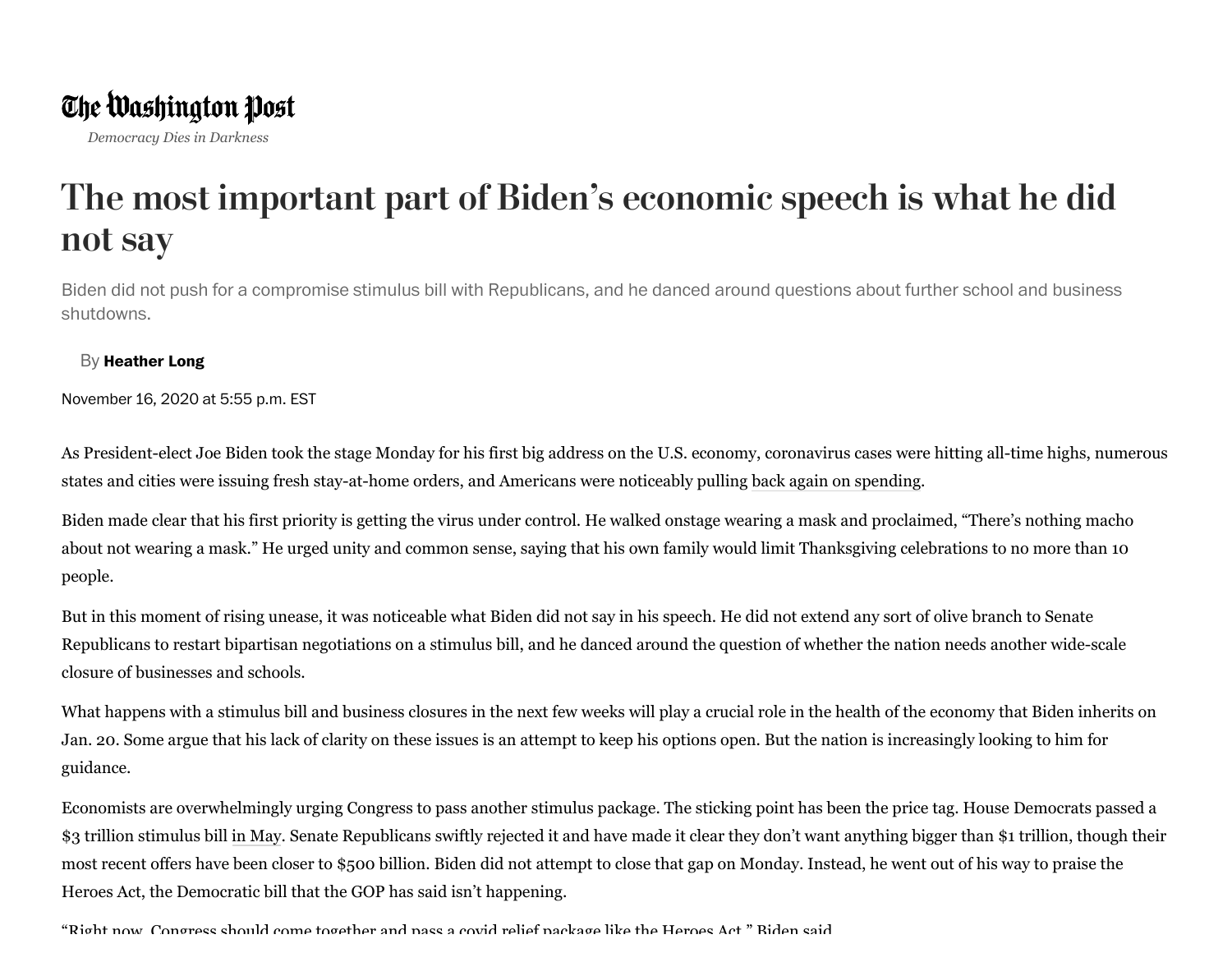Right now, Congress should come together and pass a covid relief package like the Heroes Act, Biden said.

His words make it increasingly less likely that there will be a deal by the end of December, when unemployment aid is set to expire for as many as 13 million Americans, and student debt relief and a nationwide eviction moratorium also go away.

Many left-leaning economists, including Jason Furman, a former chief economist to President Barack Obama, have urged Biden and House Speaker Nancy Pelosi (D-Calif.) to take a smaller deal now to lock in some stimulus funding. Something is better than nothing for millions of struggling Americans and small businesses, they say.

"We are 10m jobs short, virus is spreading, millions are weeks away from losing benefits, we should not wait any longer to act," Furman [tweeted](https://twitter.com/jasonfurman/status/1327669768049090566?s=20) over the weekend. "The idea that we can get a better deal if we delay until February is both wishful thinking and ignores the suffering now."

Furman's call comes alongside a chorus of voices from the Federal Reserve and the private sector calling for immediate aid. As the number of [coronavirus](https://www.washingtonpost.com/coronavirus/?itid=lk_inline_manual_20) cases rises, customers aren't visiting restaurants and stores regardless of whether there is an official stay-at-home order in place or not. There's growing concern that many small businesses won't make it through the winter.

"The longer you wait on stimulus, the more scarring there will be," said Diane Swonk, chief economist at Grant Thornton. "The pullback in high-frequency data is dramatic already. If we don't get a negative employment number in November, I think we will have one in December."

Biden's remarks Monday were especially surprising after his new chief of staff, Ron Klain, appeared on a Sunday morning talk show endorsing swift action on a stimulus proposal, which many interpreted as support for some sort of compromise package.

"We need action during the lame duck. There are a lot of things that are going to have to wait until Joe Biden is president. This is not one of them," Klain said Sunday on NBC News' "Meet the Press."

The stock market keeps rallying on promising news that a vaccine — or even multiple vaccines — could be ready soon. But it will likely take months before the use of any vaccine is widespread enough to be a real tipping point for the economy. In the meantime, the hardest question many parts of the country are facing is whether to severely restrict businesses and schools again — so called "stay-at-home orders" or "lockdowns."

Biden did not mention anything about lockdowns or staying home during his opening remarks. When pressed by a reporter about whether he thinks the United States needs more stay-at-home orders, Biden would say only: "It depends on the state." Biden then pivoted to praising several governors, such as those in North Dakota and Michigan, for taking decisive action in recent days to impose mask orders and scale back business activity.

There continues to be tension in the Biden camp about how far to go on nationwide restrictions. Members of his coronavirus task force have given mixed messages in recent days.

Last week Michael Osterholm, one of the Biden advisers, warned that the nation was facing a "covid hell" and suggested that a [four to six-week lockdown](https://www.cnbc.com/2020/11/11/biden-covid-advisor-says-us-lockdown-of-4-to-6-weeks-could-control-pandemic-and-revive-economy.html) would be appropriate, something many business owners [are fighting against.](https://www.washingtonpost.com/us-policy/2020/11/16/coronavirus-business-lobbying-restrictions/?itid=lk_inline_manual_32)

On Sunday, Vivek Murthy, a former surgeon general and another Biden adviser, called shutdowns a "last resort," on "Fox News Sunday," but kept the